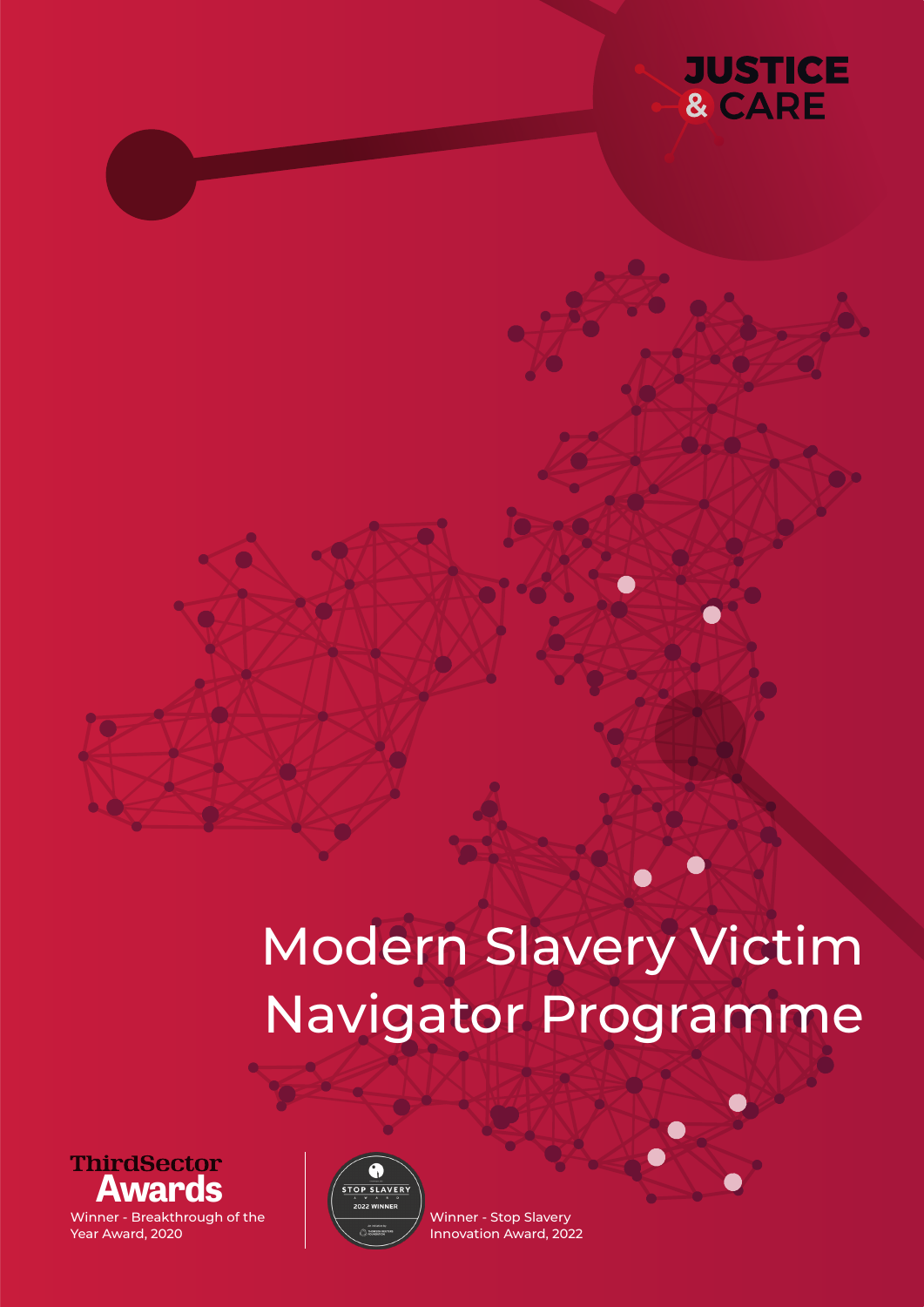## Summary

Justice and Care's Victim Navigator Programme sees specialist workers deployed in the heart of police forces in the UK to fight slavery. They are deployed with border teams and serious organised crime units. Our own research, based on police data, estimates there are more than 100,000 victims of slavery in the UK.

The Navigators are given unparalleled access to cases, with the highest security clearance, to provide specialist knowledge from the very start of investigations and provide support to victims. The programme is designed to find and help people in slavery, to rebuild their lives and to enable victims to engage with the criminal justice system - so the criminal networks responsible are

brought to justice. We currently have 12 Victim Navigators; because of their impact we are exploring how to work with government to scale the model nationally over the coming years.

*'Justice and Care's Victim Navigator programme is helping to shape the national police response to modern slavery. It is a unique attempt to create partnership between senior police investigators and a specialist NGO, joining forces to fight against this appalling crime.'*

Jenny Bristow, Detective Chief Inspector - Modern Slavery Police Transformation Unit

### The Justice and Care Solution

Following extensive discussions with national police leaders, forces and leading national stakeholders, Justice and Care launched the Victim Navigator Programme in September 2018. We currently have Navigators deployed in Surrey, Essex, West Yorkshire, Greater Manchester, Glasgow and the Metropolitan Police Forces, as well as an East Midlands regional and a national Navigator.



Victim Navigators provide:

- **• Specialist care and support:** including supporting rescues, access to counselling, legal advice, medical treatment and coordinating international repatriations
- **• Tactical advice into investigations:** including shaping investigations, reopening filed cases by connecting new evidence, advising on strategy and joining the dots across forces
- **• Advocacy:** acting as a trusted bridge between police and victim to increase victim engagement and drive higher conviction rates
- **• Systemic change:** including training for key policing leaders and agencies, lesson sharing to shape national strategy with partners such as the National Crime Agency and Home Office

*'There are many people still in the dark like I was. They are desperate to have a life, to live like other people - to have freedom. I just hope people have the power to help rescue those people.'* Nina, Vietnamese Survivor of Slavery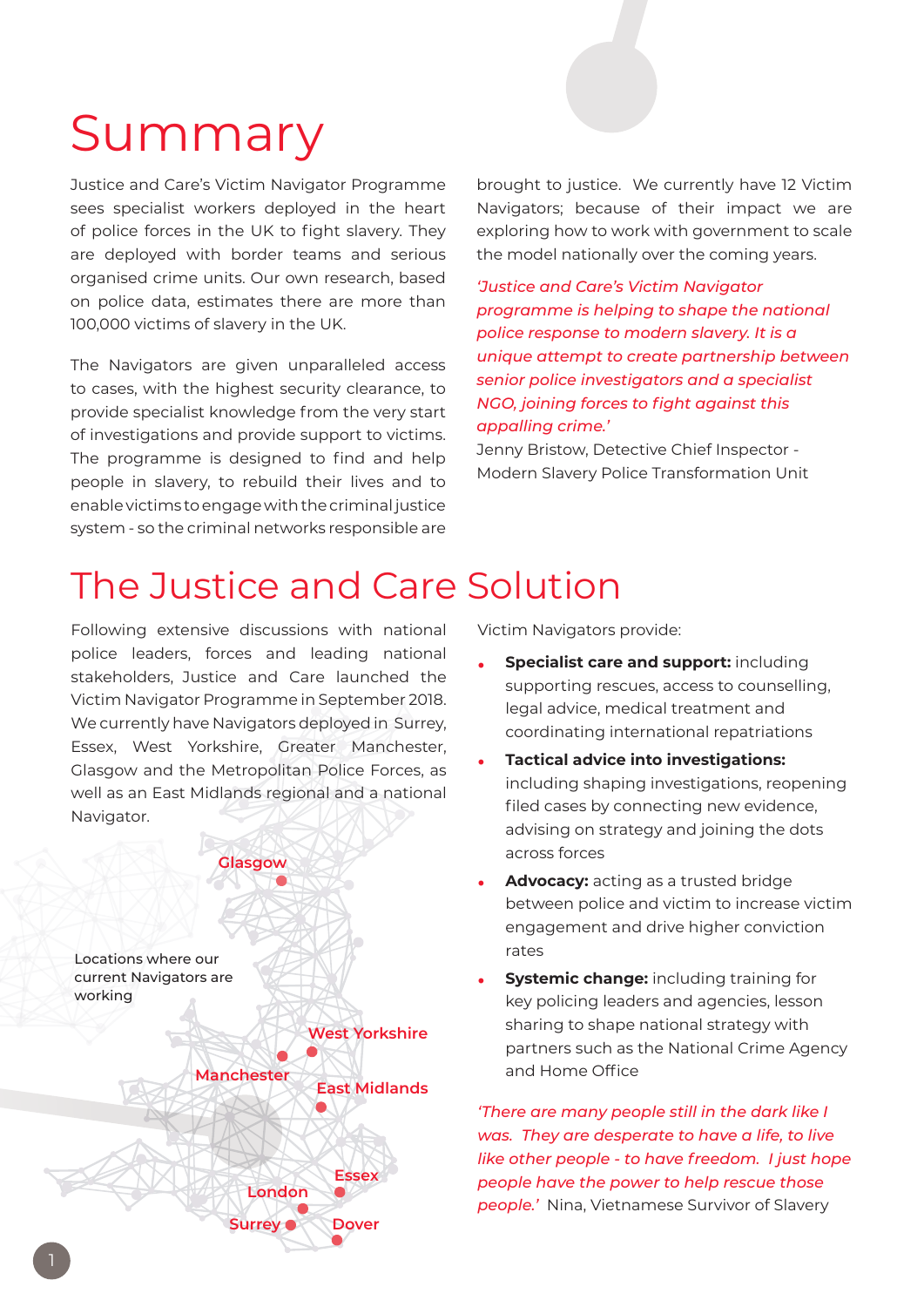### Over three years of impact

The Victim Navigator programme is being independently evaluated, with an interim report demonstrating that it is already improving lives and starting to change the system.

Achievements, up to March 2022, include:

- **•** 6,223 potential modern slavery cases analysed
- **•** Strategic advice provided to 466 modern slavery investigations
- **•** 280 victims given intensive support
- **•** 86% victims supported choosing to engage with police investigations, compared to an estimated 33% nationally, providing police with key evidence to improve investigations and prosecution rates
- **•** Identifying and nurturing a local network of specialist organisations providing wraparound support to victims including charities, local authorities, Rape Crisis, Safeguarding Boards, NHS, Asylum Support services and more
- **•** 69% victims supported reporting improved mental and emotional wellbeing and recovery
- **•** 146 suspects arrested with the support of Victim Navigators
- **•** Working with senior figures within each police force to identify gaps in their response to modern slavery - this includes developing training workshops, more streamlined processes for recording and notifying relevant parties about new cases, improved victim support strategies and specialist resources rolled out force-wide
- **•** 3,592 frontline professionals trained in best practice in victim identification and care - with 97% of those trained reporting significantly improved knowledge after the session. As a direct result, more victims are rescued - one Road Policing Unit trained by the Navigator identified and intercepted four female potential victims from Eastern Europe and arrested two suspected traffickers, directly attributing this to their increased awareness following our training
- **•** Internationally, supporting the repatriation of 23 survivors and several international investigations involving our other country offices and police forces in Europe